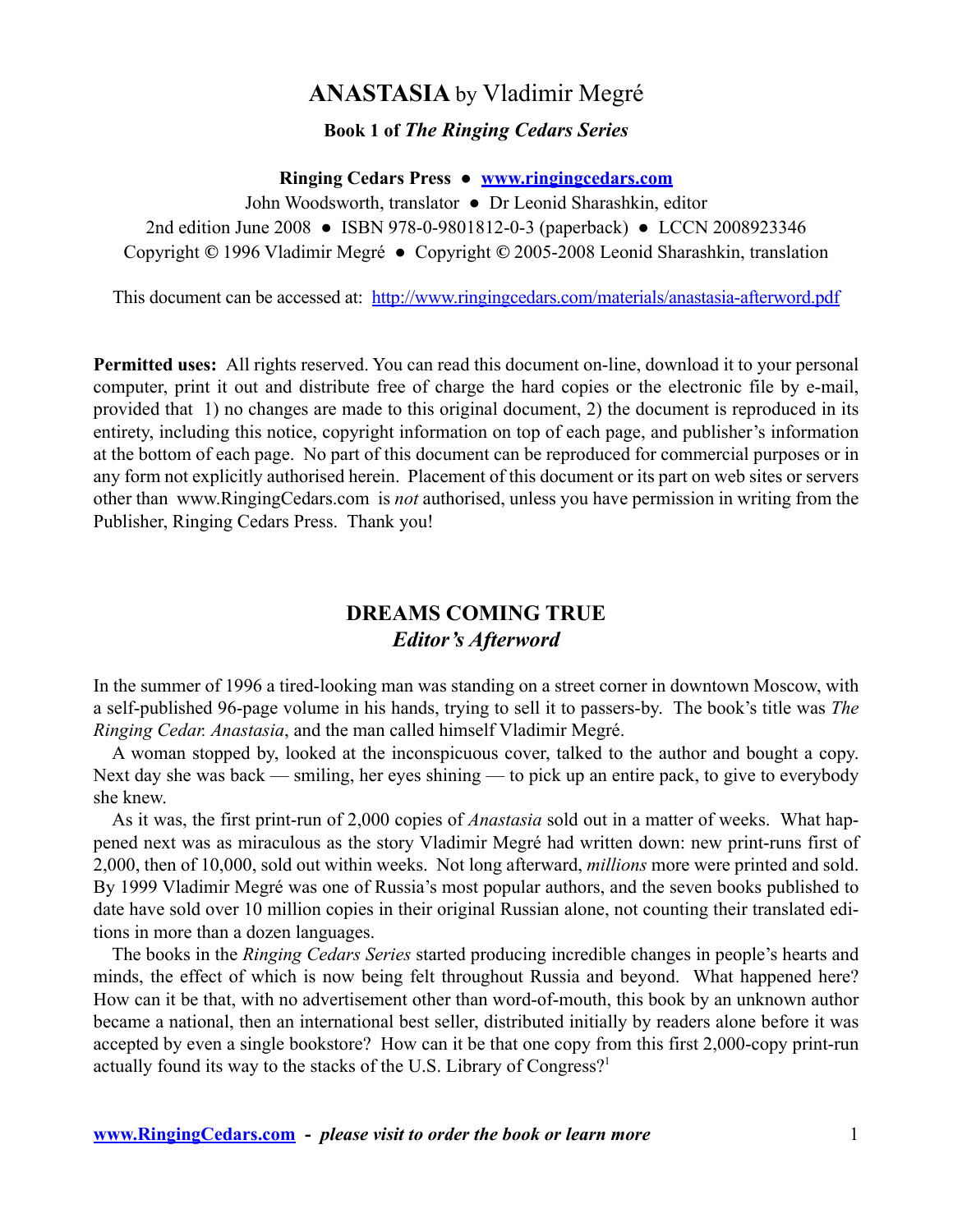Why have people of all ages — from schoolchildren to pensioners — and in all walks of life — from teachers to public officials and from scientists to clergymen — felt such inspiration from the book to the point of writing poetry and creating works of art?

Why did a former member of the Russian parliament, an economist by the name of Dr Viktor Medikov, write an entire book, *Putin, Megré and Russia's future*,<sup>2</sup> stating that the Ringing Cedars was becoming Russia's new national idea?

Why did the Supreme Mufti<sup>3</sup> of Russia, Talgat Tajuddin, publicly declare in a televised interview: "I *love* these books. I read them and get a lot out of them for myself"? Why have leaders of other confessions made equally laudatory remarks?

Why did my mother once bring home a copy of *Anastasia* from her yoga class on the recommendation of her instructor, and gingerly request that I read it?

Why, when, applying to enter the doctoral programme in Forestry at six top-rated American universities, I submitted a research proposal based on the ideas set forth by Anastasia, I was accepted by all of them? Four of the schools, in fact, offered me full financial support with a scholarship. And here I am now at the University of Missouri at Columbia, writing my Ph.D. dissertation on the significance of ideas from the Ringing Cedars for the future of forestry and agriculture in Russia and the world as a whole.

But here comes the most striking part: how can it be that all these developments — from the wild popularity of the Ringing Cedars Series to the outpouring of reader's poetry and art — had been described in the very first book *before* coming to pass?

As it is, true to what Anastasia said in the very first volume, millions of people have been moved by her words, many thousands have planted trees, written poetry and songs, or created works of art — all inspired by the book. Readers' clubs have proliferated throughout Russia and abroad. Numerous readers' conferences throughout Russia and Europe have brought together thousands of people, asking questions they had never even thought of before. In just the scant few years since the book's initial publication, Russia has witnessed the birth of a powerful eco-village movement, inspiring thousands of people to leave their jobs in large cities and, despite formidable obstacles, move to one of the many eco-settlements now sprouting all over the country. Russian emigrants to Germany, America and Canada have been flocking back to their homeland to establish new self-sufficient homesteads on their ancestors' lands. In the eco-village where my family now owns a plot of land, our neighbours include economists, singers, entrepreneurs, engineers, writers, mechanics, managers and executives, artists, peasants; young families, single mothers, pensioners and even schoolchildren — coming from all over Russia and other countries once part of the Soviet Union: from Moscow to Irkutsk and from Ivanovo to Kazakhstan and Tajikistan.

Whence comes all this inspiration?

The answer is simple: *Anastasia* resonates so strongly in tune with people's hearts that one cannot fail to inwardly recognise the truth emanating from it. How many times have I heard personal examples of this instant recognition: people who have been searching for years or decades for meaningful answers to questions on the purpose of life, on Man's place in Nature, have finally found them in this book!

3 *Mufti* — a Muslim scholar who interprets *Shari'a* law.

<sup>&</sup>lt;sup>1</sup>Zveniashchii kedr: Anastasiia, printed by Moscow Printshop Number Eleven in 1996, bears the Library of Congress Control Number 98171763. A copy from the first 1997 printing of Book 2, *Zveniashchie kedry Rossii* (The Ringing Cedars of Russia), has also been included in the Library of Congress collection (LCCN 98216313).

<sup>2</sup> *Putin, Megré i budushchaia Rossiia*, published in 2003, is also found at the Library of Congress, with Control Number 2003710013.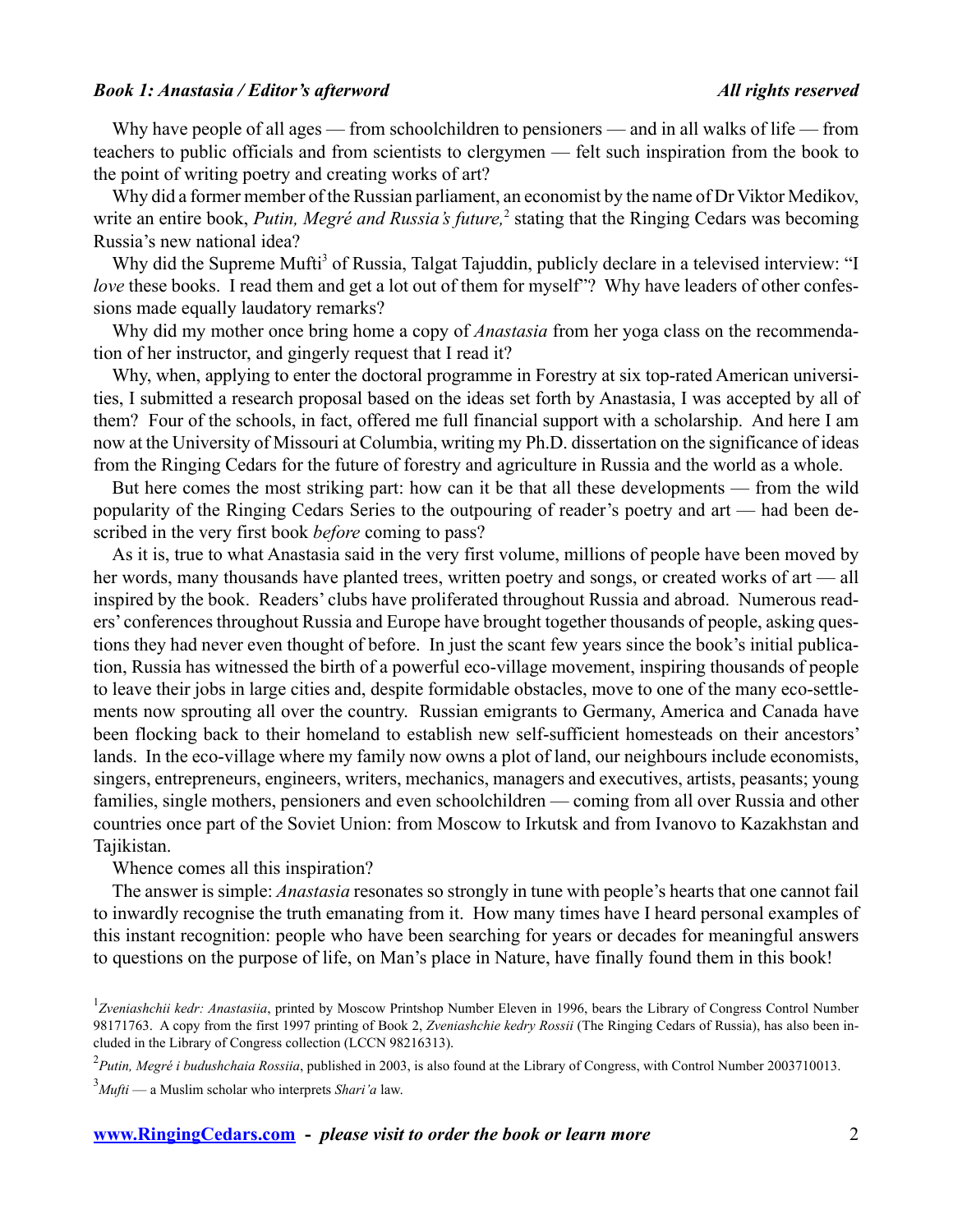But should it be surprising that the image of a way of life founded on the ideals of love, beauty and non-violence, as presented by Anastasia, would resonate so strongly with our inner self? After all, does not every one of us want to live in a free society of kind and happy people, in a world without wars, crime or oppression? In a world where not a single tear need run down a child's cheek, and where families live in love and prosperity? Do we not want to live without monstrous industries destroying and polluting both Nature and Man? Do we not want to enjoy creative labour for the benefit of both our families and our communities, instead of suffering through boring jobs merely to enrich faceless corporations? Do we not want a society based on mutual help and co-operation, rather than competition?

But, you may say, this was just Anastasia's *dream*. Or just Vladimir Megré's dream. And "a dream is simply a dream".<sup>4</sup> But cannot each of us dream of a desirable future and then act to bring this future about? Is it not what John Lennon was singing about in his *Imagine*:

*You may say I'm a dreamer, But I'm not the only one. I hope someday you'll join us And the world will live as one.*

Is it not what one of the greatest economists of the twentieth century, E.F. Schumacher, was referring to in his seminal work *Small is beautiful*?5

Now, it might be said that this is a romantic, a utopian, vision. True enough. What we have today, in modern industrial society, is not romantic and certainly not utopian, as we have it right here. But it is in very deep trouble and holds no promise of survival. We jolly well have to have the courage to *dream* if we want to survive and give our children a chance of survival... [The crises of the industrial society] will become worse and end in disaster, until or unless we develop a new life-style which is compatible with the real needs of human nature, with the health of living nature around us, and with the resource endowment of the world.

Fortunately, the disaster may still be averted, as more and more people in Russia and throughout the world, drawing their inspiration from the Ringing Cedars, acquire "the courage to dream" and create an image of radiant reality for themselves and their children, and then get down to work in this direction.

The spiritual and practical revelations presented in this book are unparalleled in so many areas that their discussion could fill entire volumes. Let me but mention Anastasia's "beloved dachniks" — a discovery of exceptional significance.

As it happens, the most obvious and significant things often go the most easily unnoticed. This is particularly true about Russia's *dacha* movement. Judge for yourself — Anastasia and Vladimir Megré were the first to speak about the importance of *dachniks*. Now it turns out that according to widely available official statistics, published every year in Russia's primary statistical source *Rossiya v tsifrakh*, over 35 million families — and this amounts to 70% of the country's population — grow their own food on their plots and collectively provide far more vegetables, fruit, and even meat and milk than the whole

### <sup>4</sup>See Chapter 7.

5 E.F. Schumacher, *Small is beautiful: Economics as if people mattered* (New York, Harper & Row, 1973), p. 162 (in the 1989 edition).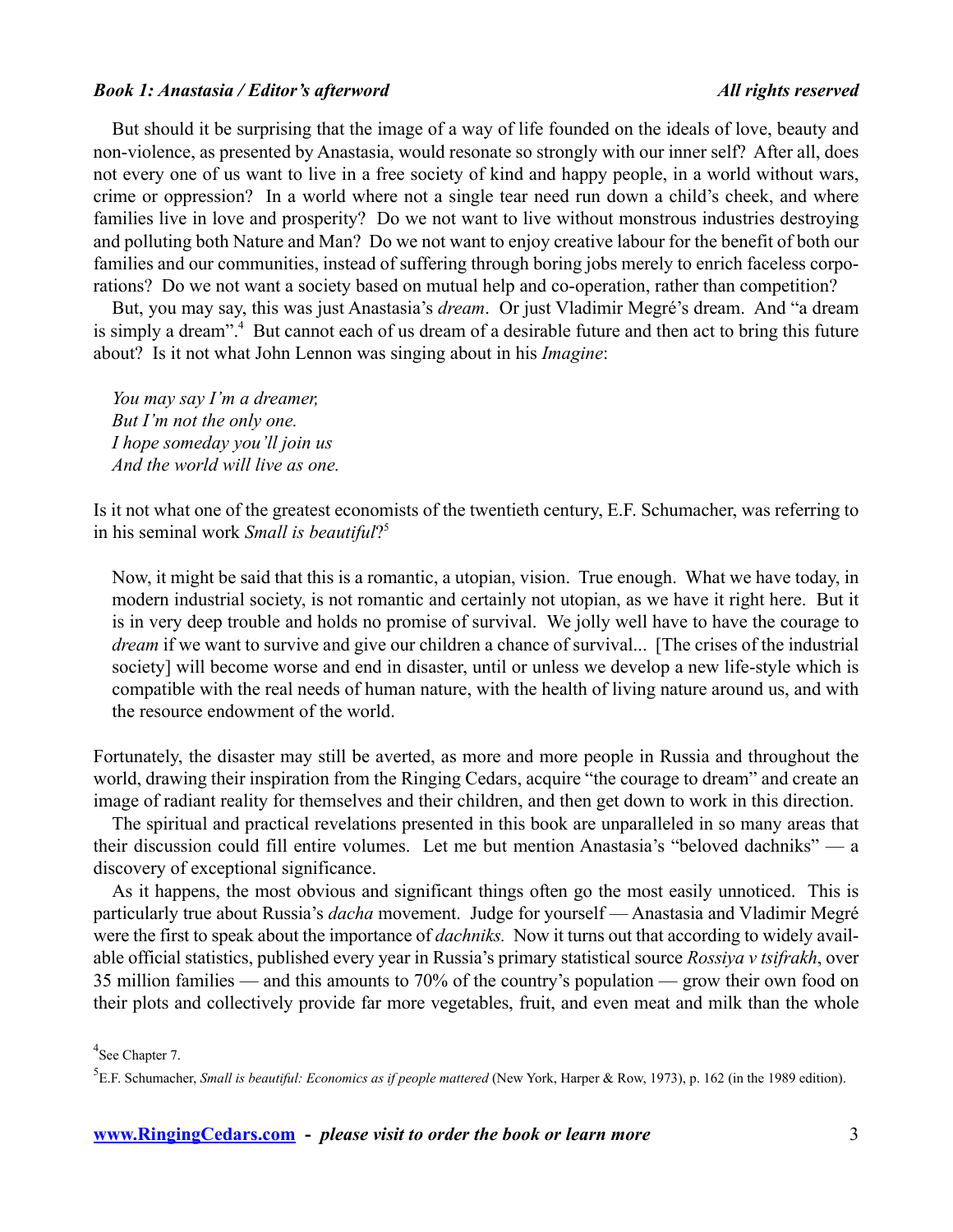country's commercial agriculture taken together.<sup>6</sup> Why had nobody paid attention to these numbers earlier? Why didn't they ever surface in the discussion on the present and future of Russian — and, indeed, the world's — agriculture? Why did nobody take seriously President Boris Yeltsin's confession that he was spending his weekends tending a vegetable garden, growing potatoes and radishes?

Should you choose to research for yourself the questions discussed by Anastasia, you will soon discover the truth of her assertion that *her* knowledge is already shared — at least partially — by a number of people in our world, and that "collectively they know practically everything, only they do not fully understand how it works".<sup>7</sup>

Take communication with plants, for example. It sounds incredible at first, but it only requires a reading of Peter Tompkins and Christopher Bird's well-researched *The secret life of plants*<sup>8</sup> to gain an entirely new perspective and conclude: She must be right!

But could it be possible that all diseases are curable through such interaction with plants, as Anastasia argues? It would take a complex and lengthy scientific study to test this hypothesis. Fortunately, this is not necessary, as — in addition to a growing number of personal testimonials from thousands of people — there is factual evidence at hand that can dispel any doubts. Over centuries and millennia the Hunzakut, a people living in a valley in northern Pakistan, have been practising an agriculture very similar to the one described by Anastasia. Eating food *exclusively* from their family garden plots and thus establishing a closed loop of matter- and information-exchange between people and their plants, they are recognised as the most healthy and long-living people on Earth. The Hunzakut commonly live to more than 100 years, and men becoming fathers at age 90 is not a rarity. $9$  Can it be that this information exchange between an individual person and a plant Anastasia talks about is the missing link to understanding human nutrition? Even in the absence of scientific studies, why not try it? The science will catch up.

Furthermore, why should we be sceptical about Anastasia's ability to live without concern for acquiring food or clothing — effortlessly relying on Nature for a complete life-support system? Is not the exact same ideal of life taught to humanity in the Bible: "He who watches the wind will not sow and he who looks at the clouds will not reap"<sup>10</sup> or "Take no thought for your life, what ye shall eat, or what ye shall drink".<sup>11</sup> Also, in our own not-so-distant past, Nobel Laureate Albert Schweitzer testified on the basis of his experiences in Africa: "In return for very little work nature supplies the native with nearly everything that he requires for his support".<sup>12</sup>

Looking around, should one doubt that truly happy children can *only* be raised in Nature? Jean Liedloff, who spent two and a half years in a society living in close relationship with Nature — and consequently knowing no such things as crying children, crime or depression — speaks about this in her book *The continuum concept*<sup>13</sup> with very much the same conclusions as Anastasia.

6 The spiritual, social and economic significance of dacha movement is discussed in great detail in Book 5 of the series, *Who are we?*  Dr Medikov referred to this book as "expressing Russia's new national idea".

 ${}^{8}$ New York: Harper & Row, 1973.

<sup>9</sup> See, for example, *Secrets of the soil* by Peter Tompkins and Christopher Bird (Yonkers, N.Y.: Rare Bird Press, 1998), or numerous other books written about the Hunzakut people.

10Ecclesiastes 11: 4 (*New American Standard Bible*).

11Matthew 6: 24 (*Authorised King James Version*).

**www.RingingCedars.com -** *please visit to order the book or learn more* 4

 $7$ See Chapter 26.

<sup>&</sup>lt;sup>12</sup>A. Schweitzer, *On the edge of the primeval forest: Experiences and observations of a doctor in Equatorial Africa (London: A.C. Black,* 1934), p. 112.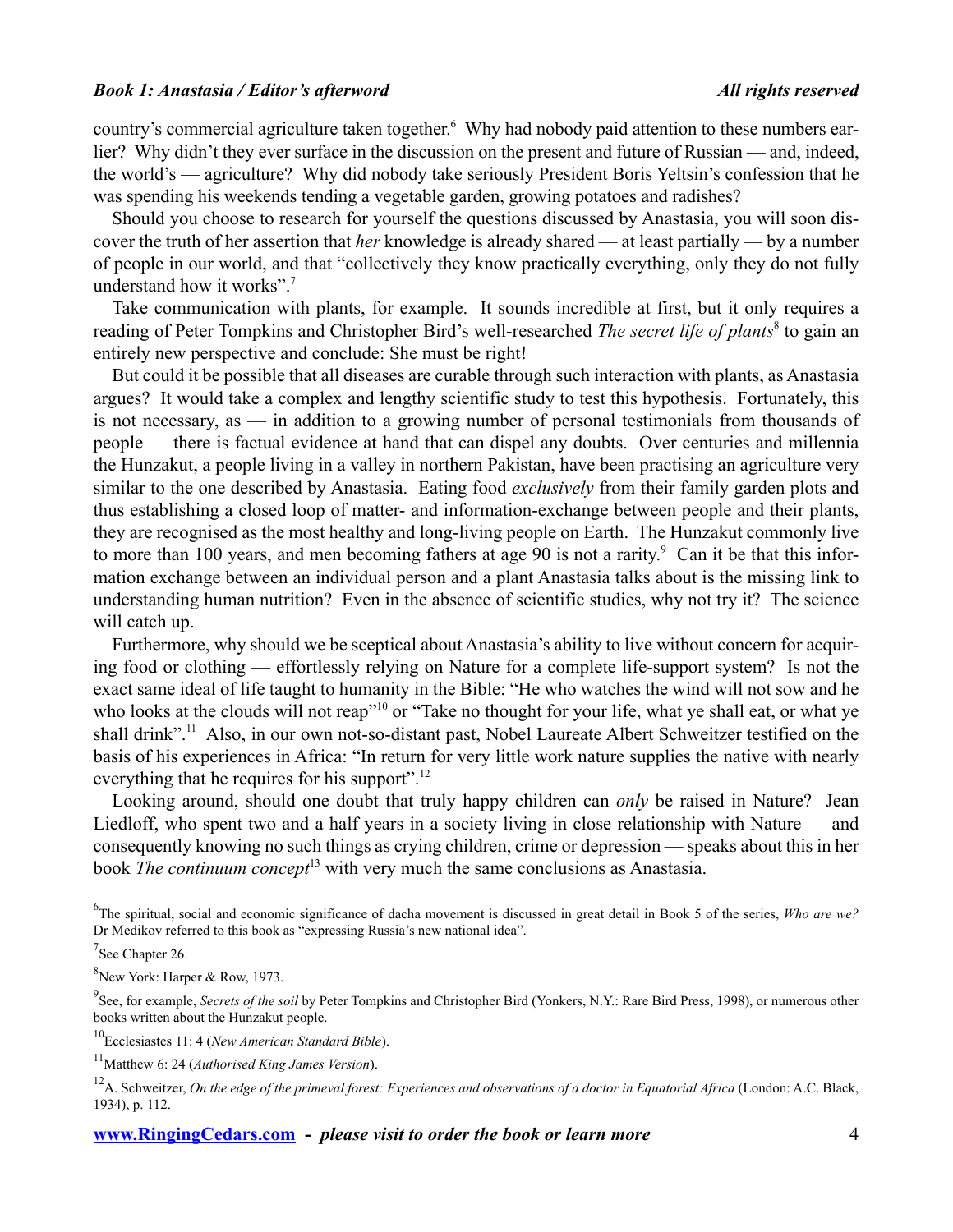Again, this list could continue. In fact, researchers could — and probably will — write volumes of commentary on almost every statement contained in *Anastasia*.

Yes, doubts naturally do creep in. It still sounds all too improbable to our traditional way of thinking. And even if the heart feels a genuine light emanating from the book, the mind often refuses to accept it as real. This is an all too familiar dilemma, fully experienced even by Vladimir Megré himself. However, as the series progresses and you come to embrace the ever more significant revelations set forth in the subsequent volumes, and immerse yourself in their ever more poetic language, the idea that it could all be "simply thought up" should gradually melt away.

You hold in your hands a flower which will unfold its petals to reveal a most remarkable masterpiece, unique in all of Russia's literature and, possibly, the world's as well. Indeed, its significance goes far beyond *literature.* This book possesses a tremendous, unprecedented potential to change life on our whole planet for the better.

Do you know of any other book that in a matter of just a few years has succeeded in not only stirring the hearts and minds of millions of people, but also arousing these same people to extraordinary acts of creation in their everyday lives, developing new modes of expression in all the arts, taking or embracing non-violent initiatives to preserve and enhance life on this planet as we know it? Every day more and more people are joining in. Now that the Ringing Cedars is globally available in English, the realisation of Anastasia's dream is certain to take on planetary proportions. I have no doubt about it.

In the winter of 2003, at my office in downtown Moscow — just one block away from the street corner outside the Taganskaya metro station where Vladimir Megré had been selling the first copies of his book only six years earlier<sup>14</sup> — Igor Vladimirov, head of the Anastasia Readers' Club in St. Petersburg, mused one day, looking at the snowflakes dancing outside the window:

"Wouldn't it be wonderful to have *Anastasia* published in English?"

"It would," I agreed.

"You are a professional project manager, and you speak English fluently. Isn't that true?"

"Yes, more or less."

"Then *why are you sitting here?!*"

We laughed. A subsequent chain of circumstances and events led me to certain people — including Vladimir Megré himself — who became instrumental in carrying out the English translation project.

The story of the unusual co-incidences and struggles behind this edition could easily form the stuff of a suspense thriller (which I shall probably write one day). In the meantime I take comfort in the fact that you are now holding a masterfully translated volume in your hands. This alone is a good indication that dreams really do come true.

Columbia, Missouri, USA January 2005 Leonid Sharashkin

<sup>13</sup>London: Duckworth, 1975; rev. ed. 1977. Currently published by Addison-Wesley (from 1985).

<sup>&</sup>lt;sup>14</sup>At the time I was employed as Programme Manager at the Moscow headquarters of WWF Russia — a branch of the World Wide Fund for Nature (also known in America and Canada as the World Wildlife Fund) — just a five-minute walk from the Taganskaya station. Megré's initial attempts to sell and promote his book are painstakingly described in Book 2.